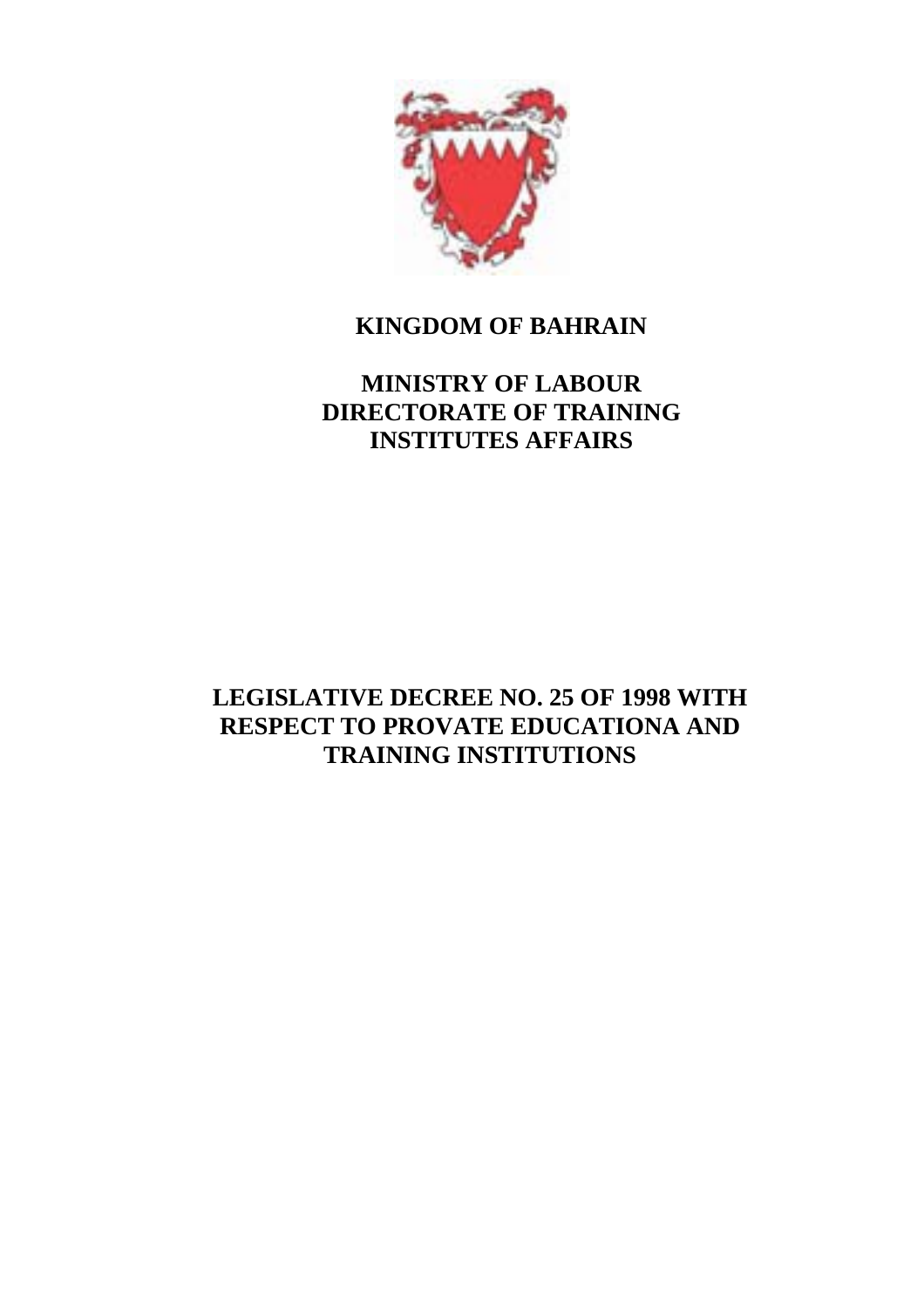### **P.4/13 LEGISLATIVE DECREE**

LEGISLATIVE DECREE NO. 25 OF 1998 WITH RESPECT TO PRIVATE EDUCATIONAL AND TRAINING INSTITUTIONS

We, Isa Bin Salman AIKhalifa, Amir of the State of Bahrain,

having examined the Constitution,

and Amiri Order No. (4) of 1975,

and Legislative Decree No. (14) of 1985 with respect to Private Educational, Institutions, and Legislative Decree No. (23) of 1976 with respect to the Promulgation of the Labour Law for the Private Sector, as amended,

and Legislative Decree No. (20) of 1975 with respect to establishing the Supreme Council for Vocational Training, amended by Legislative Decree No. (1) of 1978, and after consulting the Supreme Council for Vocational Training,

and upon the submission of the Minister of Education and the Minister of Labour and Social Affairs,

and having sought the opinion of the Consultative Council, and with the approval of the Council of Ministers,

HEREBY DECREE THE FOLLOWING LAW:

#### **DEFINITIONS AND OBJECTS OF EDUCATIONAL AND TRAINING INSTITUTIONS**

#### **Article 1:**

For the purpose of implementing the provisions of this law, the following words and terms shall have the meaning opposite each:

#### **1) Private Educational Institution:**

It is every non-governmental educational institution that undertakes teaching, education and cultural development under the supervision of the Ministry of Education, irrespective of the nationality of its owners. It is of three types:

### **a) National Educational Institution:**

It is an institute, school, educational centre or nursery school that is established and financed by Bahraini natural persons or ct9rporate entitites, or in association With non-Bahraini natural persons or corporate entities, for the purpose of education and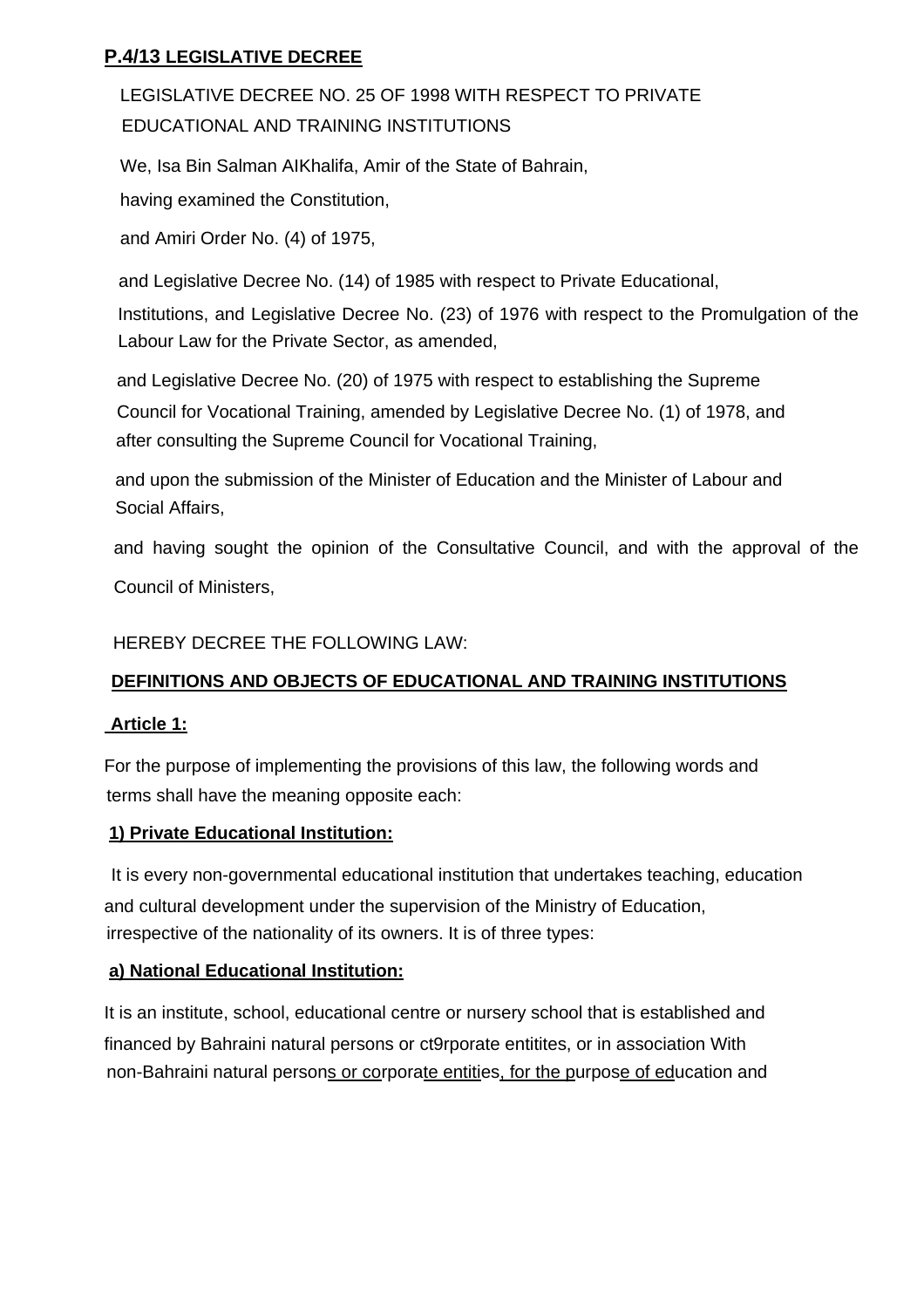cultural development on the basis of the national curricula or based on the curricula approved by the Ministry, under its supervision, and which primarily cater to Bahraini students.

#### b) Foreign Educational Institution:

It is an institute, school, educational centre or nursery school that is established and financed by persons or an association from the foreign organizations existing in the state of Bahrain, or in participation with Bahraini natural persons or corporate entities, for the purpose of education and cultural development in accordance with foreign curricula and educational supervision, and awards certificates of the country of origin which is an extension thereof and which primarily cater to foreign students.

#### C) Foreign Community's Educational Institution:

It is a school or nursery school established and financed by foreign communities in the State of Bahrain for the purpose of educating their children only.

#### 2) Private Training Institution:

It is every non-governmental institution carrying on a training activity, that is

established and financed by Bahraini natural persons or corporate entities, or in association with non-Bahraini persons or establishments, or established by a foreign organization existing in the State of Bahrain or elsewhere, in participation with Bahraini natural persons or corporate entities, or a foreign institution fully owned by non.Bahrainis, for the purpose of training to engage in a specific occupation, improve skills, enhance capabilities or boost productivity under the supervision of the Ministry of Labour and Social Affairs.

#### 3) Vocational Training:

It is the practical and theoretical methods programmes and activities, including conferences, seminars and workshops which provide workers with the opportunity to improve their information and skills for the purpose of enhancing their productivity or to provide them with capabilities to qualify them for a certain occupation or transfer them from one occupation to another. Such training is conducted either as an in-house activity or at institutes or centres and other training facilities which are designed for this purpose. It includes preliminary training, advanced training and re-training irrespective of its level and the method of providing it.

#### 4) Nursery Schools:

They are institutions which cater to children who are not more than three years of age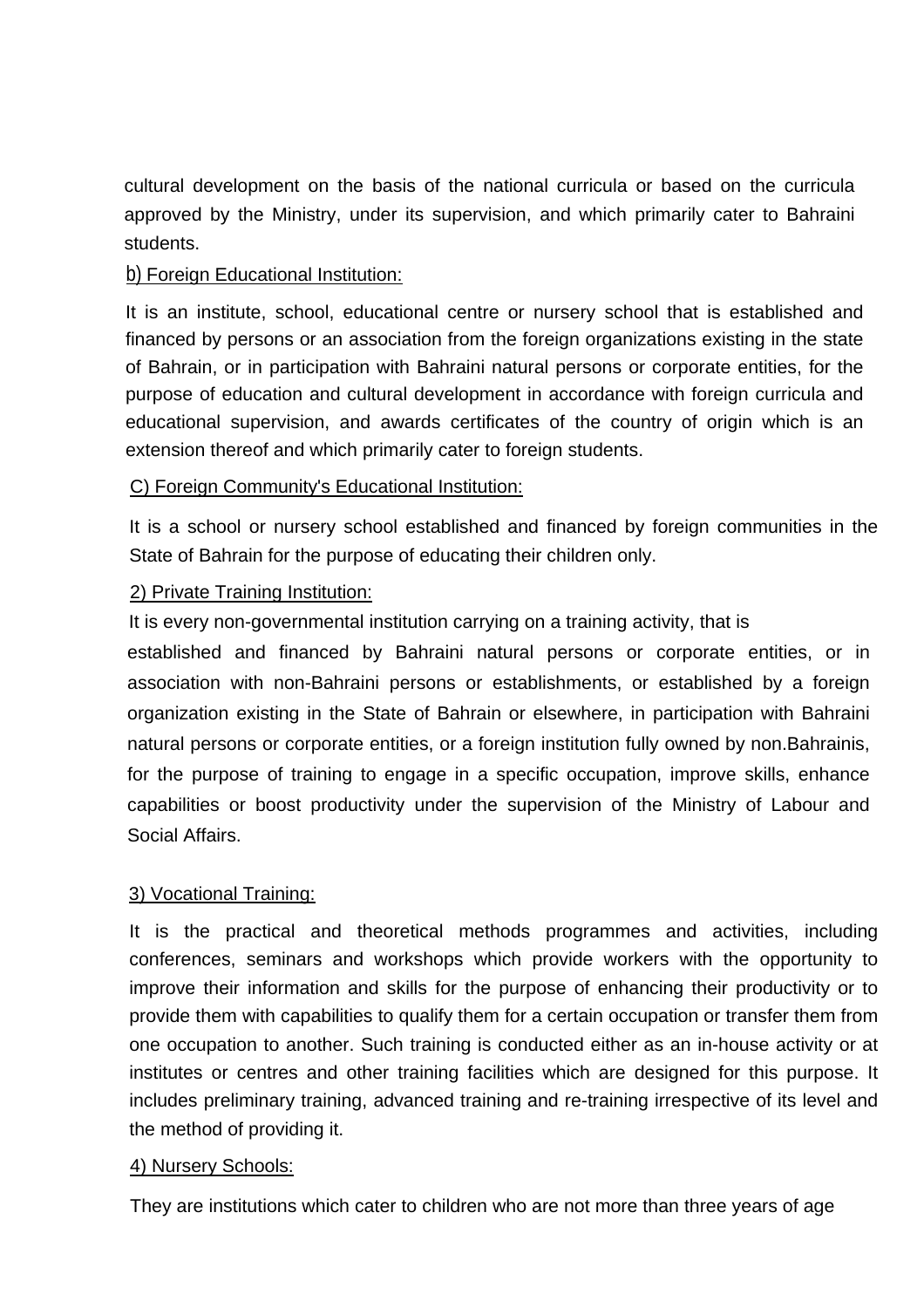for the purpose of providing them with child care services.

#### 5) Ministry:

The Ministry of Education or Ministry of Labour and Social Affairs, each in its respective capacity.

#### 6) Minister:

The Minister of Education or Minister of Labour and Social Affairs, each in his respective capacity.

#### 7) Joint Committee:

The joint Committee comprising representatives of the Ministry of Education and the Ministry of Labour and Social Affairs.

#### Article 2

The provisions of this Law shall. not apply to:

- 1. Educational and training institutions affiliated to government ministries, bodies associations and public organizations.
- 2. Educational and training institutions established by commercial or industrial establishments, etc. for their employees for the purpose of educating and training  $\sqrt{2}$ them on what is necessary for their work, unless such establishments engage in commercially oriented activities.
- 3. Nursery schools under the supervision and control of the Ministry of Labour and Social Affairs for which an order shall be issued by the concerned minister organizing them and specifying their licensing requirements.

#### Article 3

The objectives of private educational and training institutions shall include the following:

- 1. (a) Contributing towards the spread of education in the State of Bahrain, expanding it and enhancing its quality and developing a student scientifically, vocationally, culturally and socially, while emphasizing the national identity of the Bahraini student.
	- (b) Training institutions shall also contribute towards disseminating training and providing opportunities for qualifying trainees in the State of Bahrain, expanding it and enhancing its quality for taking, or improving, specific occupations with due regard for the national identity of the Bahraini student.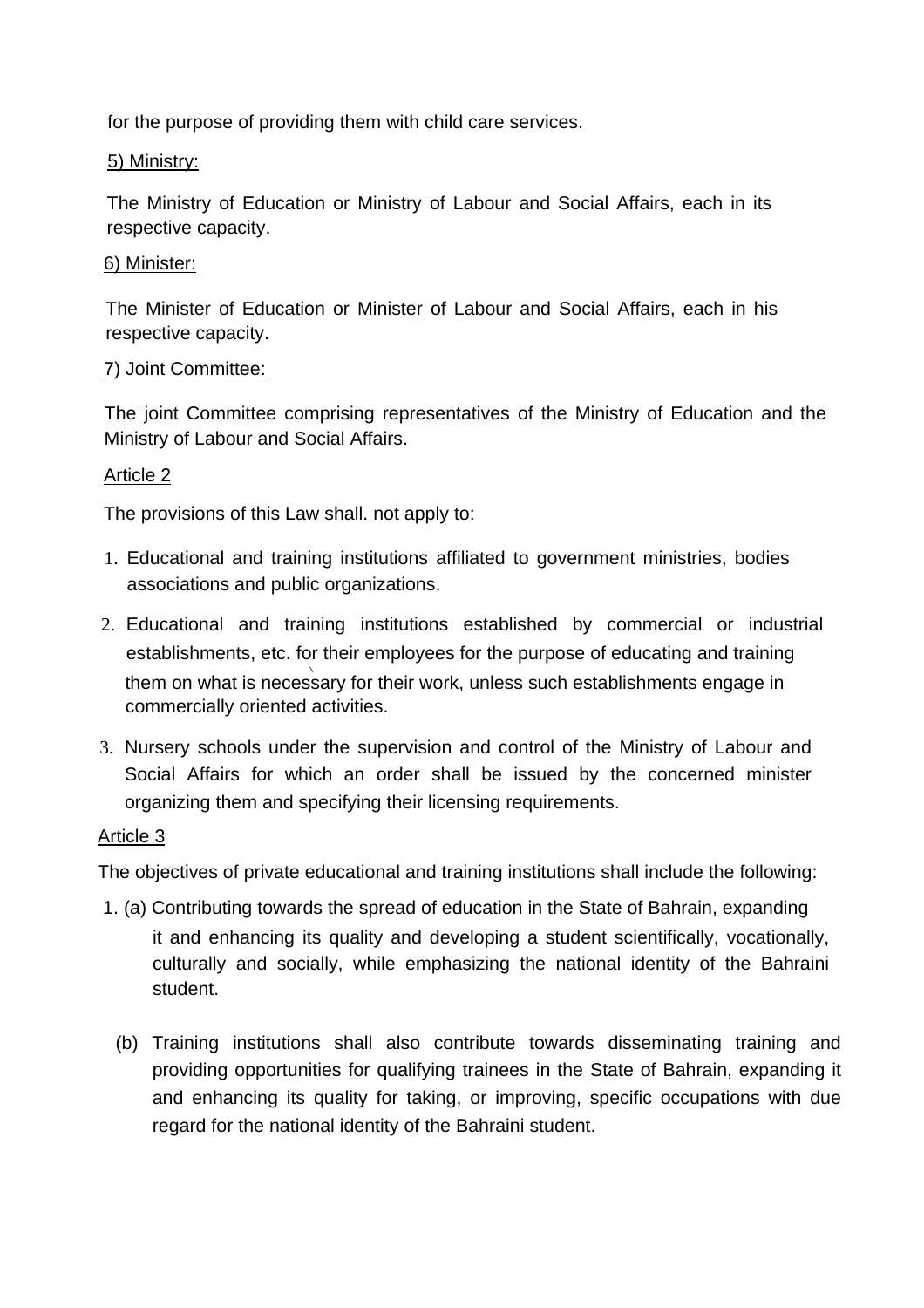- 2. Linking education and training policies with the State's educational, training and human resources development polices.
- 3. Enhancing the productivity of the student or trainee, improving his skills and performance, strengthening and developing his work ethics and values , tapping his creative potentials and developing his innovative capabilities and providing them with care, observation and follow -up.
- 4. Improving methods and means of education and training and programmes thereof.
- 5. Contributing towards achieving a better understanding of technological and scientific issues.

### **ESTABLISHMENT AND MANAGEMENT OF PRIVATE EDUCATIONAL AND TRAINING INSTITUTIONS**

#### Article 4

no private educational or training institution may be established before obtaining a licence therefore from the concerned ministry in accordance with the requirements and procedures laid down and provided for in this law.

#### Article 5

An applicant to obtain a license for a private educational or training institution should fulfill the following conditions:

#### 1) If the applicant is a natural person:

- A) He must not be less than 25 years of age.
- B) He must be fully competent and of good conduct, and final court judgments should not have been passed against him in a felony or misdemeanor affecting his honour, integrity or public morals, unless he has since been reinstated.
- C) He must have at least the General Secondary School Certificate or its equivalent.
- D) He must be capable of financing the setting up and continuation of the private educational or training institution in pursuance of the standards and guarantees prescribed and laid down by the ministry.
- E) He must not be a civil servant or an employee of public organizations or private institutions.

However, subject to an order to be issued by the competent minister, an applicant may be exempted from condition (c) in respect of private training institutions.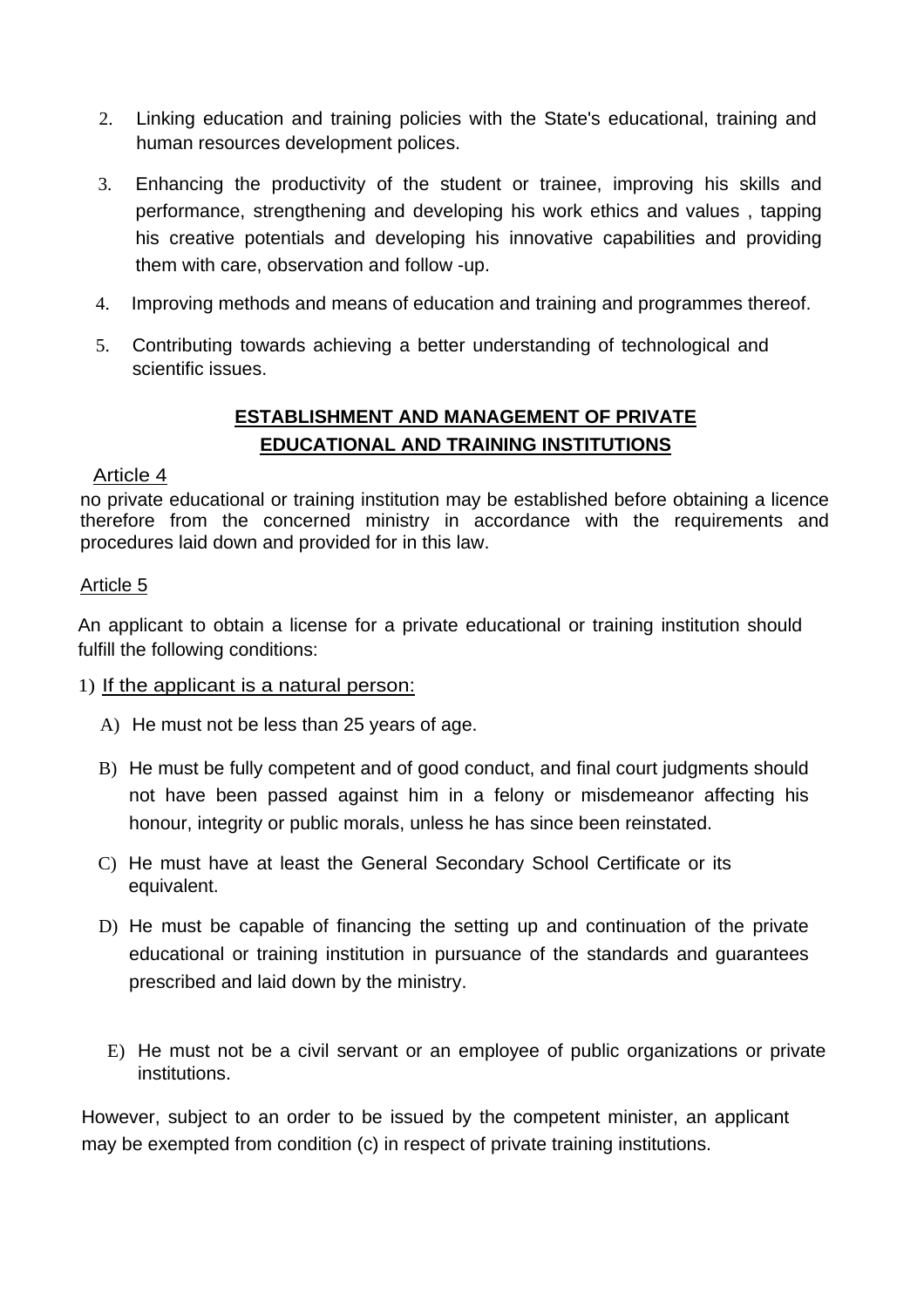#### 2) If he is a corporate entity:

In this case, the applicant shall appoint a representative for him towards third parties, who shall fulfill the foregoing conditions except for the stipulation under (c), provided that he must specify in his application the source of finance for the private educational or training institution and his ability to maintain such finance.

### Article 6

A 'joint committee shall be formed comprising officers from the Ministry of Education and the Ministry of Labour and Social Affairs to examine licensing applications to establish private educational and training institutions, and the joint order by the two ministers shall be issued forming them and organizing their affairs. This committee may seek the assistance of whoever it may deem necessary from among the concerned and competent persons.

### Article 7

- 1) Applications to obtain a license to establish a private educational and training institution shall be submitted to the joint Committee to discuss them by examining the practical and theoretical curricula, progrmmes and methods of the educational or training institution to ensure that the conditions and specifications stipulated by this Law are complied with. The Committee shall refer the applications to the competent ministry accompanied by a report containing its opinion on accepting the application or rejecting it, and the reasons therefore.
- 2) The component ministry shall advise the applicant of accepting or rejecting his application by a registered letter with a delivery note within sixty days from the date of filling it. The lapse of this period without advising the applicant of the action taken on his application shall be considered as a rejection thereof.

The decision taken rejecting the application for a license shall be substantiated. Whoever has his application is rejected, either expressly or implicitly by not being answered, may file a complaint with the Minister within thirty days from the date of being notified of the rejection decision or from the date of considering his application rejected. The Minister shall decide on the complaint within thirty days from the .<br>date of its submission, and the lapse of thirty days from the date of the complaint being filed without the complainant being notified of the action taken on his complaint shall be considered as a rejection thereof.

Whoever has his complaint rejected, either expressly, or implicitly by not being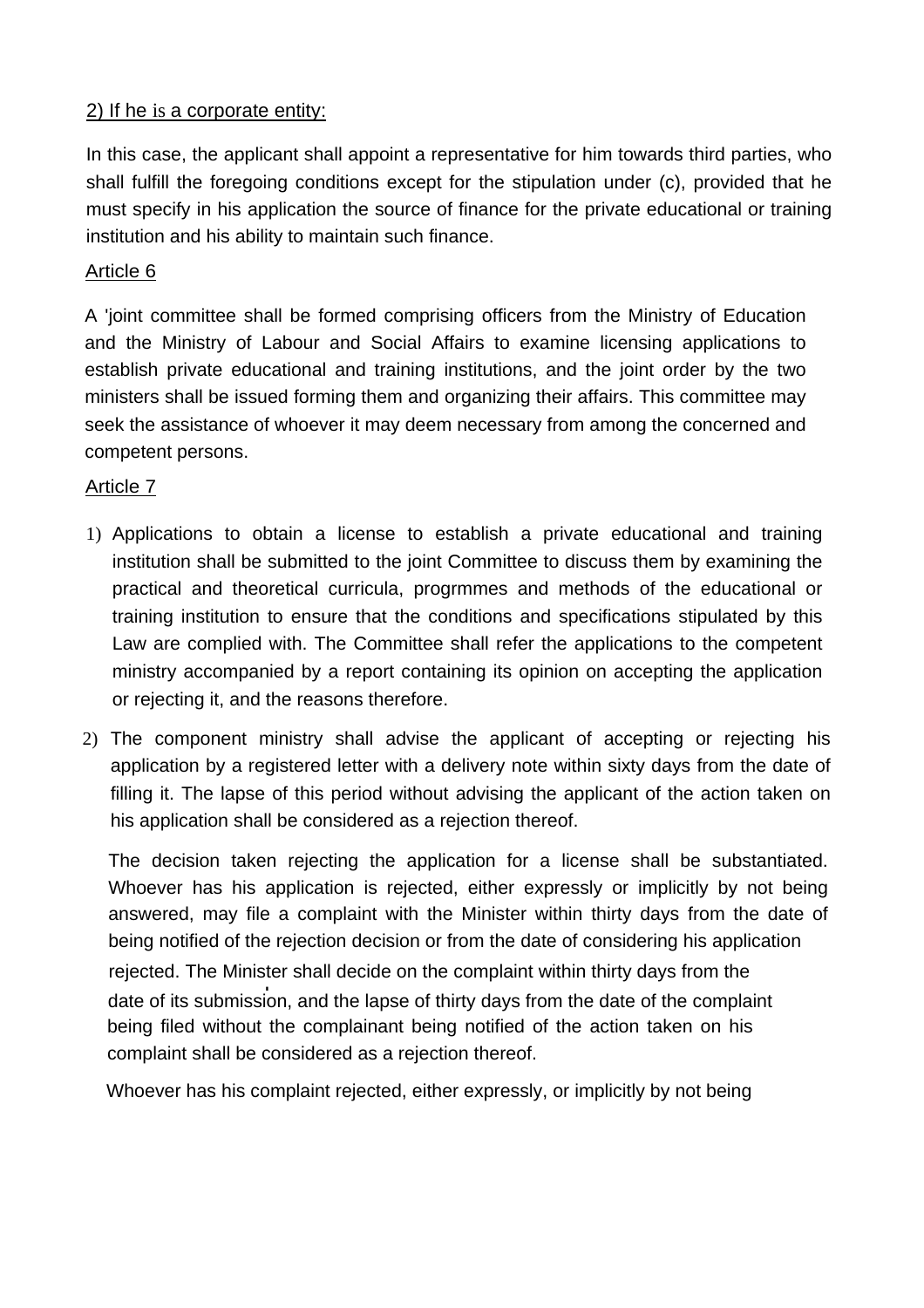answered, may appeal against the rejection order before the High Civil Court within no more than forty five days from the date of being notified of the rejection decision or from the date of considering his complaint rejected.

3) In case the licensing application is approved, the Minister shall issue a license to establish the educational or training institution.

#### Article 8

- 1) The license issued establishing a private educational or training institutions shall be considered personal, and it may not be assigned in favour of third parties except with the approval of the competent Ministry. A license should be renewed once every three years.
- 2) If the owner of an educational or training institution dies, the Ministry may transfer the license to his heirs. If the heirs or some of them do not comply with the conditions laid down in this law, the Ministry may exempt them from the same, provided that the heirs or their guardians shall appoint a representative for them who has fulfilled such conditions.

### **Article 9**

A fee shall be charged for issuing the license to establish a private educational or training institution and for the renewal thereof, and an order by the Minister, after the approval of the Council of Ministers, shall be issued fixing this fee.

### **Article 10**

- 1) A private educational or training institution shall have independent headquarters fulfilling the hygienic, educational and occupational safety conditions and standards which shall be specified in an order to be issued by the Minister.
- 2) No building may be constructed or a private educational or training premises be used or new facilities added without the Ministry's approval.
- 3) The headquarters of a private educational or training institution may not be transferred without the Ministry's approval.
- 4) No hostel may be set up in a private educational or training institution before the Ministry's approval and in accordance with the conditions and requirements to be specified in this respect.
- 5) A private educational or training institution shall have a distinctive name after obtaining the Ministry's approval thereof.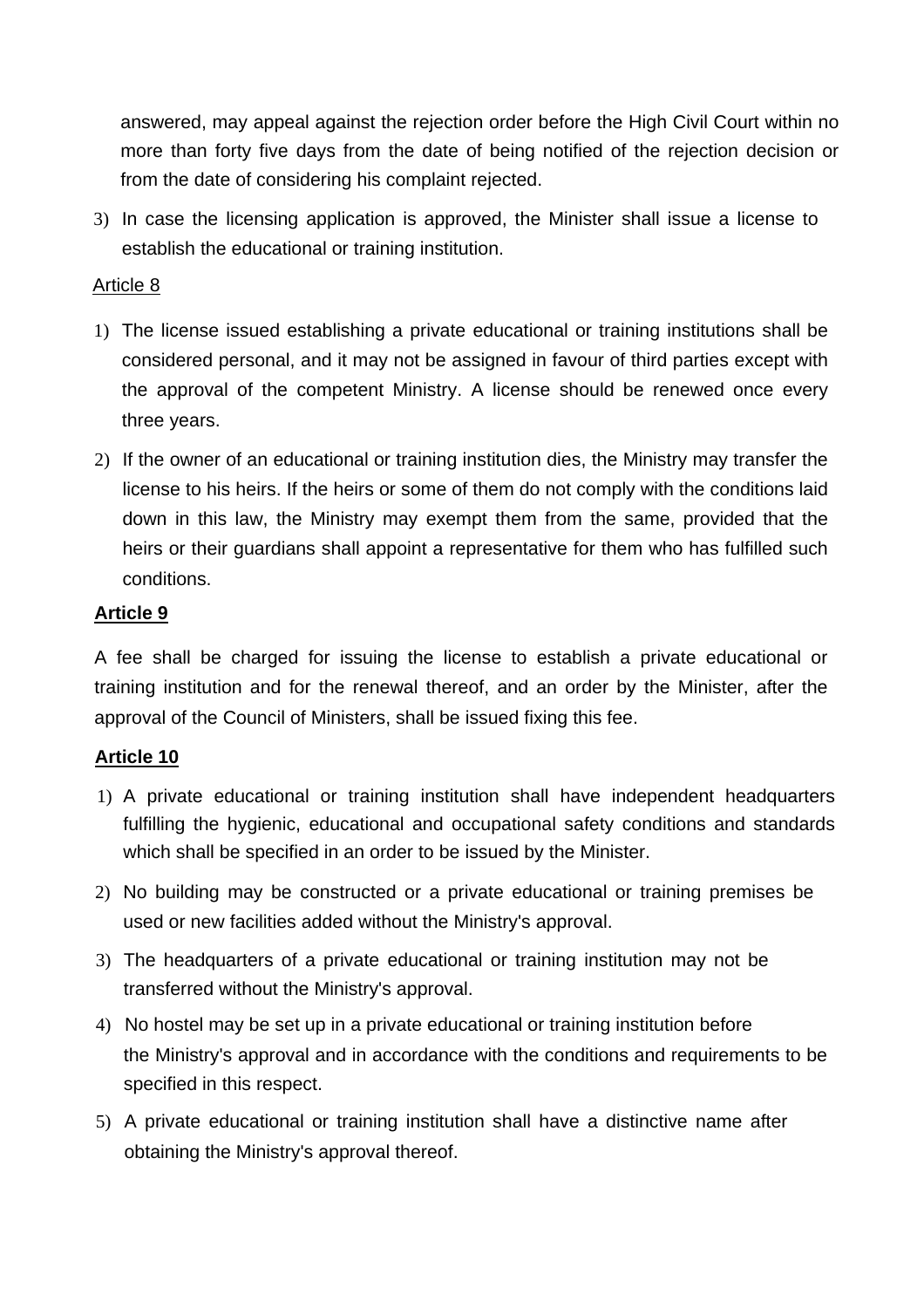A private educational or training institution shall have a manager in charge of all technical, administrative and financial affairs, in accordance with the following conditions:

- 1) He must have appropriate qualifications and experience as determined by the Minister.
- 2) He must be fully competent reputed for his good conduct, and that no conviction has been issued against him in a felony or misdemeanor affecting his honour, integrity or public morals.
- 3) The Minister must have approved his appointment, and such approval should be renewed once every two years for non-Bahrainis.
- 4) He must be a full time employee in the institution.

### **Article 12**

A private educational or training institution shall have a teaching or training staff, and the following conditions must be satisfied by whoever is employed as a teacher or instructor there in:

- 1) He must have the appropriate qualifications and experience as determined by the Minister.
- 2) He must enjoy his full legal qualifications, reputed for his good conduct, and that no conviction should have been issued against him in a felony or misdemeanor affecting his honour, integrity or public morals.
- 3) The Ministry must have approved his employment, and such approval should be renewed once every two years for non-Bahrainis.

#### **Article 13**

A private educational institution, except for kindergartens, shall have a Board of Directors. A private training institution may have a board of directors, and such board shall be composed and the terms of reference thereof shall be specified in accordance with the conditions and rules to be determined in an order to be issued by the Minister.

#### **Article 14**

A private educational or training institution shall maintain the following: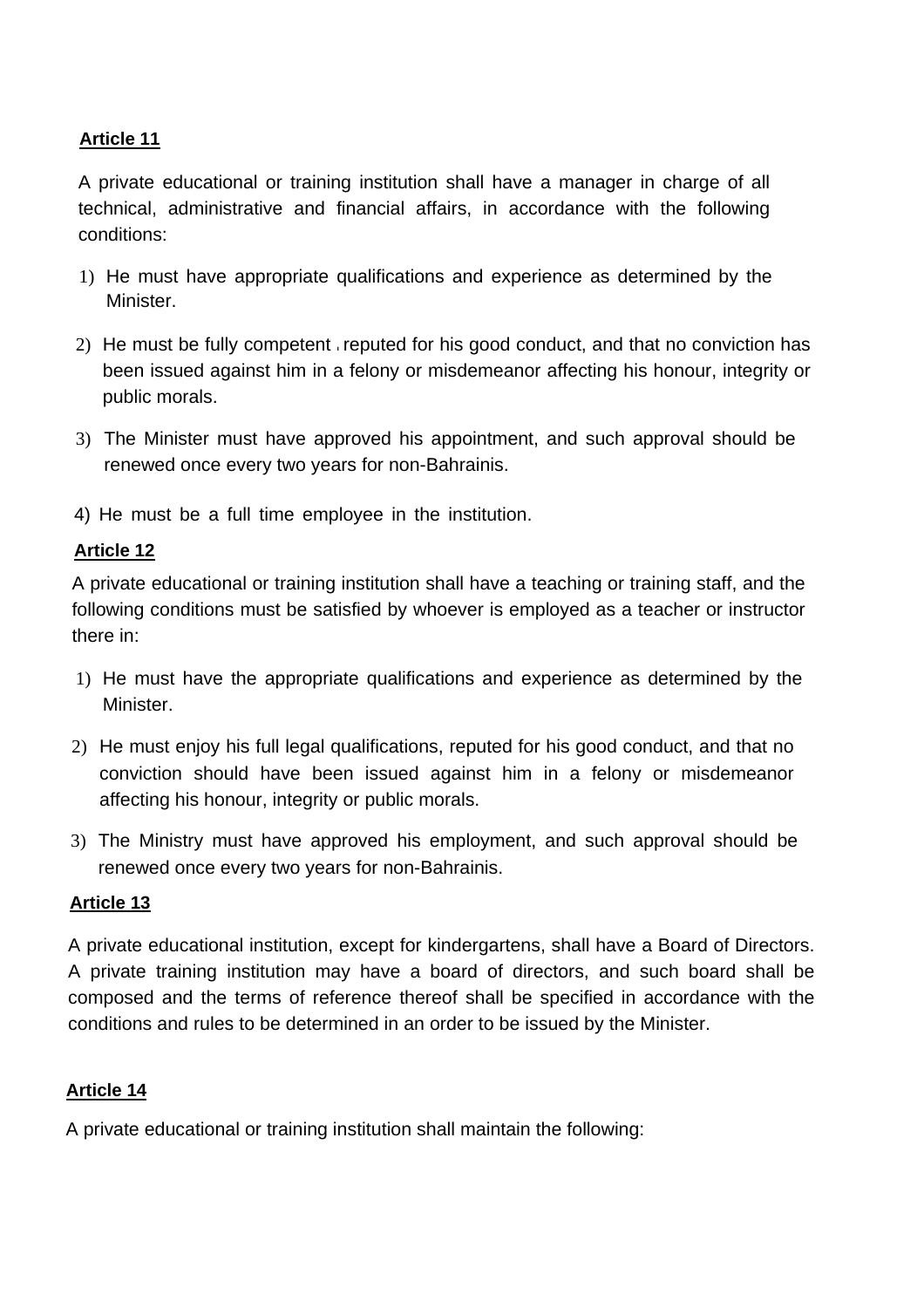- 1) A register to enter the names of its students of all stages and its trainees of all types of training and their levels and the degree of their educational and training qualifications. Such register shall include the name of the student or trainee and his sex, nationality, date of birth, religion, address and academic level.
- 2) A register of the daily attendance and absence of students and trainees.
- 3) A register of the students' and trainees' performance and personal remarks.
- 4) A register of all employees of the private educational or training institution, in which the name, sex nationality, date of birth, address, religion, social status, academic qualifications, academic experience, training courses, salary and nature of work shall be entered.
- 5) Personal files of students, trainees and all employees of the institution, which shall include personal documents, social status, copies of the CPR cards and the certificates issued to students and trainees.
- 6) A special file containing the license and other official documents issued by the Ministry or related to the institution.
- 7) A special register of the account of the private educational or training institution in which all revenues~ together with the sources thereof, in addition to the current expenditure during the academic or training year, the institution's assets and financial accounts, shall be entered.
- 8) Audited annual final accounts that include a balance sheet and profit and loss account.
- 9) Any other records or files that may be stipulated by the Ministry.

### **FINANCIAL RULES FOR PRIVATE EDUCATIONAL AND TRAINING INSTITUTIONS**

#### **Article 15**

The revenues of private educational or training institutions shall consist 'Of the following:

- 1) The prescribed tuition fees charged to students and trainees.
- 2) The prescribed tuition fees charged to students and trainees.
- 3) The institution's share of the revenue of the corporate entity to which it is affiliated.
- 4) Subsidies, gifts and donations accepted by the institution after securing the Ministry's approval thereof.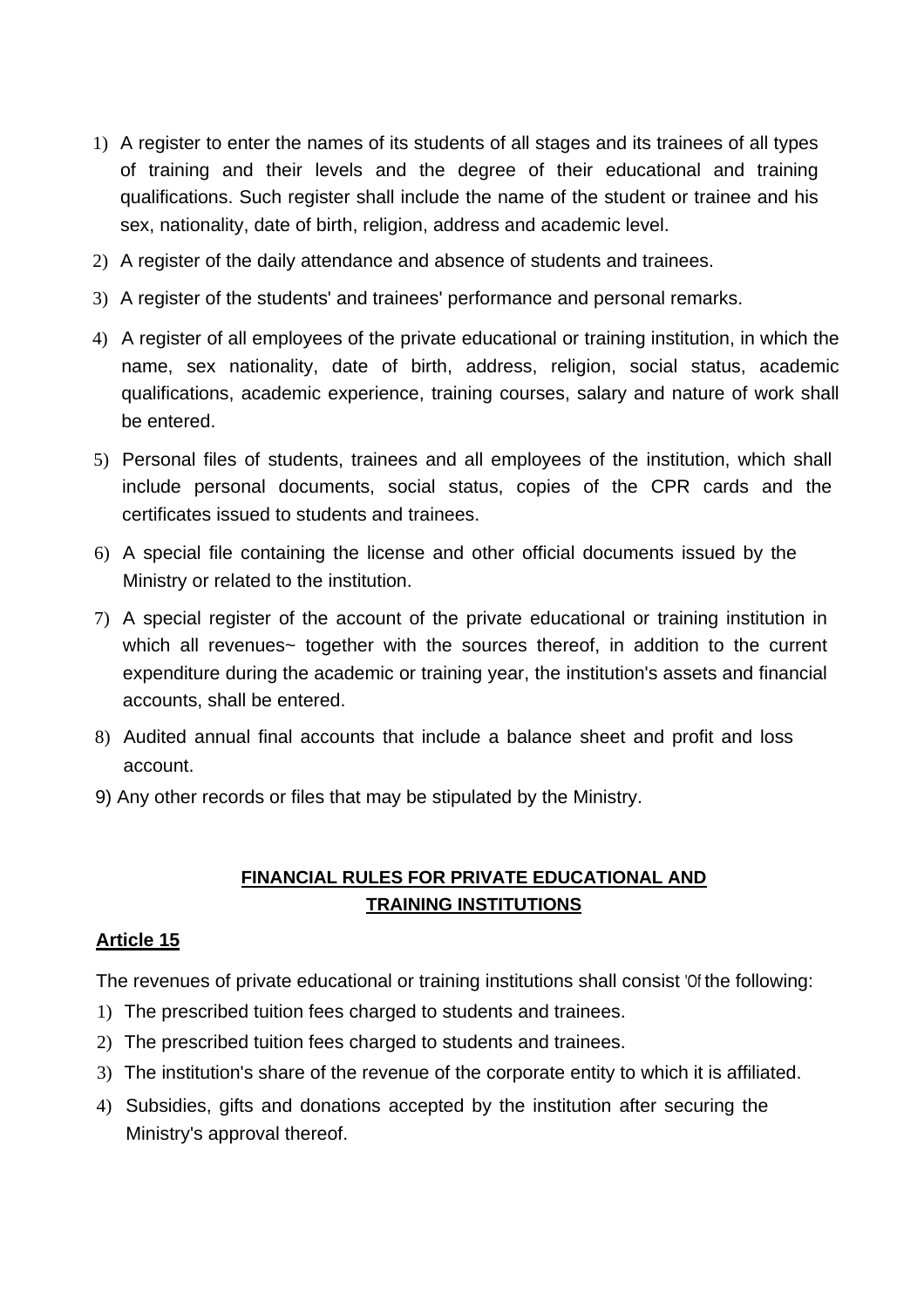5) The proceeds of activities undertaken by the institution after securing the Ministry's approval thereof.

### Artlcle16

A private educational or training institution shall comply with the fees charged to students or trainees, as approved by the Ministry, and they may not be altered except after the approval of the concerned Ministry.

#### Article 17

The revenues of a private educational or training institution shall be deposited with one of the commercial banks operating in the State of Bahrain in a special account in the institution's name.

#### Article 18

Except for nursery schools, a private educational or training institution shall appoint a firm of auditors to examine its annual accounts, and it shall forward a copy of its audited annual accounts to the concerned Ministry.

### **ACADEMIC RULES AT PRIVATE EDUCATIONAL OR TRAINING INSTITUTIONS**

#### Article 19

- 1. A private educational or training institution may not effect any change or alteration to the prescribed educational or training curricula except after securing the Ministry's approval.
- 2. The Ministry shall change or suspend any curricula books or programmes that are inconsistent with th!3 State's policy and the laws in force in the country and the implementing regulations therof.

#### Article 20

Books, bulletins, publications, programmes and the contents of libraries of a private educational or training institution shall not prejudice the religious, national, pan-Arab values and traditions of the country, nor shall they contain advertising or publicity material of a country that is hostile to or in a state of war with, the State of Bahrain.

#### Article 21

Private national educational institutions shall observe the following:

- 1) Teach the prescribed curriculum used at government schools in Arabic language, Islamic education and humanities at the primary, intermediate and secondary levels.
- 2) The academic year shall not be less than 180 days.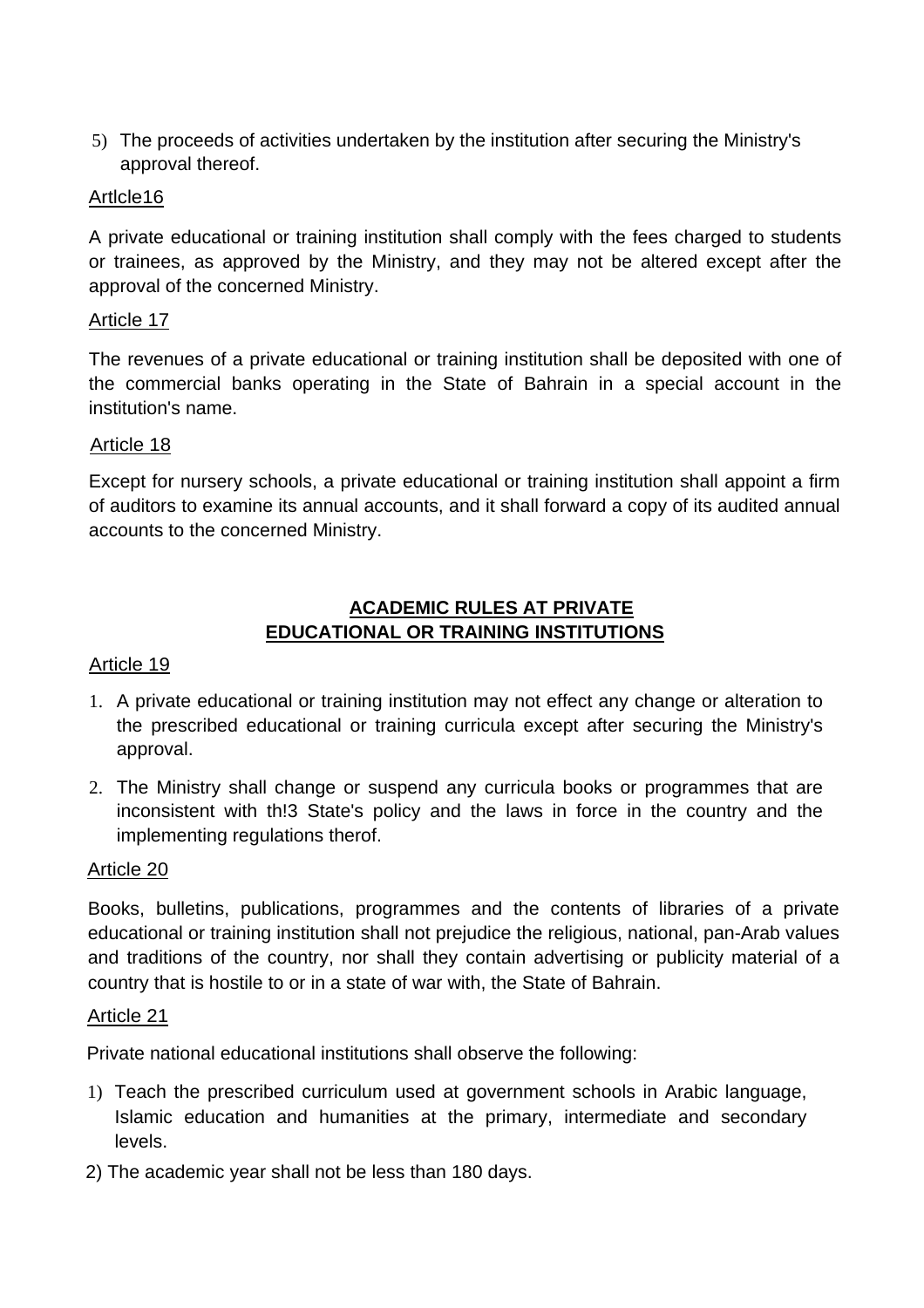#### Article 22.

A foreign private educational Institution shall comply with the curricula, books and hours approved by the Ministry in relation to the Arabic language syllabuses prescribed for Bahraini students and Arab students and in respect of Islamic religious culture for Muslim students if the institution, accepts them, and in respect of the History and Geography of the State of Bahrain for all students, as part of the school timetable and without changing additional tuition fees. The following should be complied with in determining such curricula:

- A. Public interest and the interest of Arab, Muslim and foreign students in the State of Bahrain.
- B. The system followed in evaluating academic achievement of students in the foregoing subjects.
- C. Not allowing Muslim students to attend religious classes other than those of Islamic religion, and not allowing them to take part in activities associated with non-Islamic religious classes, such as sermons, guidance and prayers, in all educational levels.

#### Article 23

A private educational institution for foreign communities shall comply with the following:

- 1. Give due regard to the national sovereignty of the State of Bahrain and comply with its laws and regulations.
- 2. Teach the educational curricula of the state to which its community belongs.
- 3. Admission therein shall be strictly restricted to the children of the community to which this institution is catering.

### **TECHNICAL SUPERVISION AND ADMINISTRATIVE CONTROL OF PRIVATE EDUCATIONAL OR TRAINING INSTITUTIONS**

#### Article 24

A private educational or training institution licensed in pursuance of this Law shall be subject to the control of the Ministry and its officers who are delegated to conduct inspection of such institutions by an order issued by the Minister, to monitor the implementation of the provisions of this law and the implementing regulations thereof.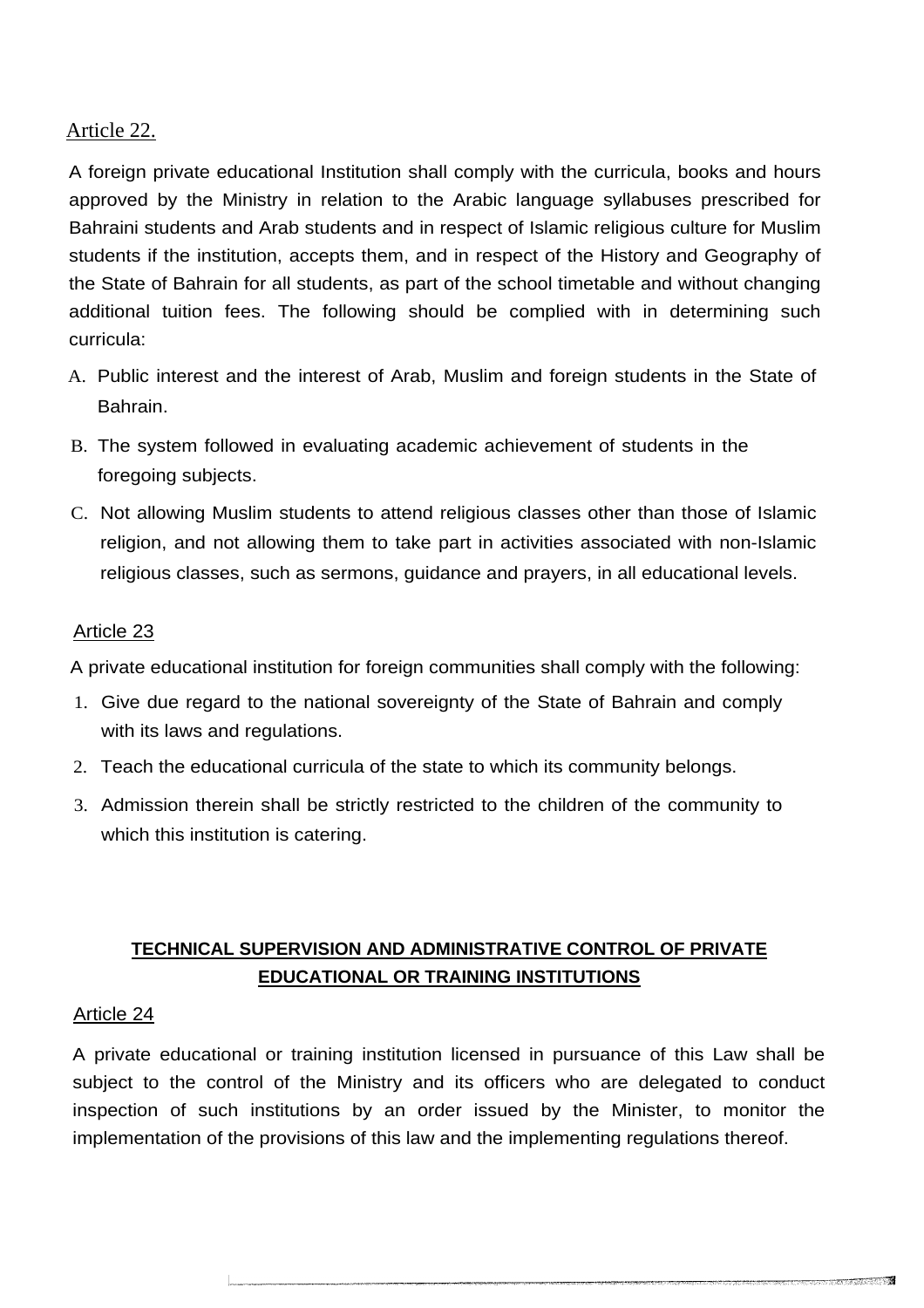In the course of their duties to enforce this, they shall have the right to enter upon such institutions and shall have access to their books, registers and files.

#### Article 25

The assets of all learning resource centers ( or school library) of educational or training institutions, including books, records, publications, newspapers, manuscripts, pictures and audio-visual cassettes, shall be subject to the control of the Ministry in the accordance with the procedures it lays down, in order to ascertain that they are not inconsistent with religious, national and pan-Arab values and the traditions of the country.

#### Article 26

The concerned Ministry shall supervise an educational or training institution to evaluate the educational or training service and to ascertain the standard of its performance.

#### Article 27

A private educational or training institution must submit an annual report on its activities to the Ministry at the end of every year.

#### Article 28

- 1. If it is proved to the Ministry that a private educational or training institution has violated any of the provisions of this law or the implementing regulations thereof, or that it has committed an act that may be detrimental to the students or trainees, from a physical, social religious or financial aspect, the Ministry shall serve a warning on this institution of this violation, by a registered letter with a delivery note, asking the institution to remove such violation within ten days from the date of such notice.
- 2. If the institution persists in its violation or if it commits the violation again, the Minister shall issue an order placing the institution under the Ministry's supervision.
- 3. Placing the institution under the Ministry's supervision shall entail the owner to cease to have possession thereof and the Ministry shall carry out the functions required for the smooth running of the institution's business, including financial, administrative and technical matters, until the reasons for violation are removed and until its final status is decided upon,· with the possibility of withdrawing the license granted thereto.

#### Article 29

Without prejudice to any severer penalty prescribed in the Penal Code, or any other law, anyone who establishes or manages a private educational or training institution or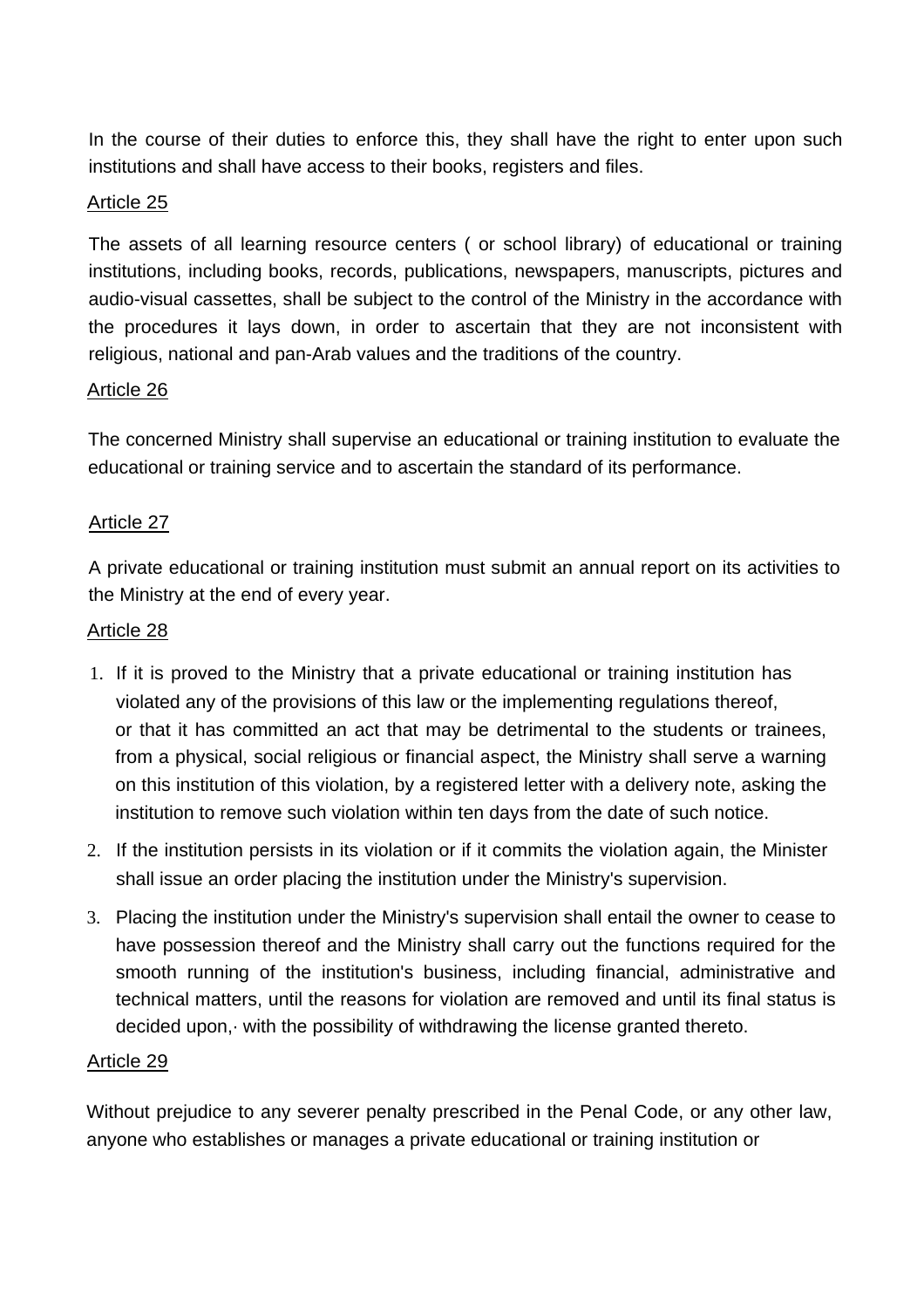its equivalent, without a license, shall be punishable by a fine of not less than 80500 and no more than BD. 1.000 at the same time, a judgment may be passed for the closure thereof.

#### Article 30

Private educational or training institutions operating at the same time of this Law coming into force shall modify their affairs in accordance with the provisions of the law within no more than one year from the date of its coming into effect, failing which the Minster may issue an order closing them down.

#### Article 31

A license to establish a private educational institution shall undertake to provide a financial guarantee to the concerned Ministry, which shall be determined by an order to be issued by the Minister, subject to the Council of Minister's approval.

#### Article 32

Legislative Decree No. (14) of 1985 with respect to private educational institutions shall be repealed, as well as any provision inconsistent with the provisions of this law.

#### Article 33

The Minister of Education and the Minister of Labour and Social Affairs shall issue the necessary orders for implementing this law.

#### Article 34

The Ministers each in his respective capacity, shall implement this law which shall come into effect from the date of its publication in the Official Gazette.

Signed: Isa bin Salman AI Khalifa

Amir of the State of Bahrain

Issued: at Riffa Palace on: 24th Sha'ban 1419 Hijra,

Corresponding to : 13th December 1998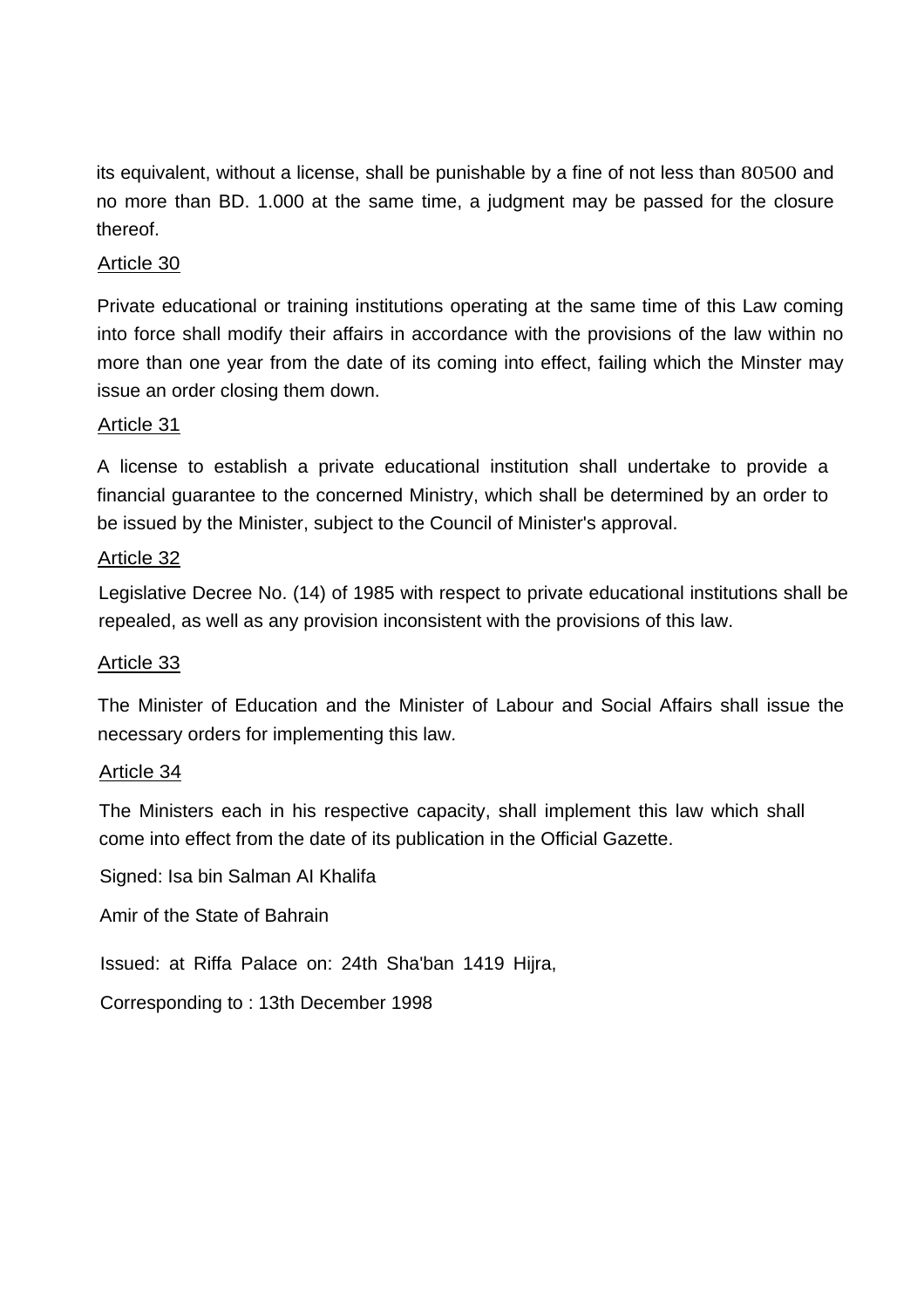### **MINISTRY OF LABOUR & SOCIAL AFFAIRS**

## ORDER NO. 13 OF 1999 WITH RESPECT TO PRIVATE TRAINING INSTITUTIONS

The Minister of Labour and Social Affairs,

Having reviewed Legislative Decree No. (25) of 1998 with respect to Private Educational and Training Institutions; and

Order of the Minister of Education and Minister of Labour and Social Affairs No. (1) of 1999 with respect to the Formation of the Licensing Committee for Setting up of Private Education and Training Institutions; and

Upon the submission of the Assistant Undersecretary for Planning and Training;

Do Hereby order as follows:

### Article 1

No private training institution shall be established except after obtaining a license for such purpose from the Ministry of Labour and Social Affairs in accordance with the provisions of Legislative Decree No. (25) of 1998 with respect to Private Educational and Training Institutions and the conditions and specifications prescribed in this Order.

### Article 2

The fees for issuance and renewal of the license shall be paid by the private training institution and provide a cash deposit as required by the provisions of the Ministerial Order issued in this respect.

### Article 3

An applicant for a private training institution license shall fulfill the conditions set forth in Article 5 of Legislative Decree No. (25) of 1998, referred to hereinabove. Exemption from the condition with respect to obtaining a secondary school certificate or equivalent thereof may be granted by an order of the Minister, upon the submission of a substantiated memorandum by the Joint Committee.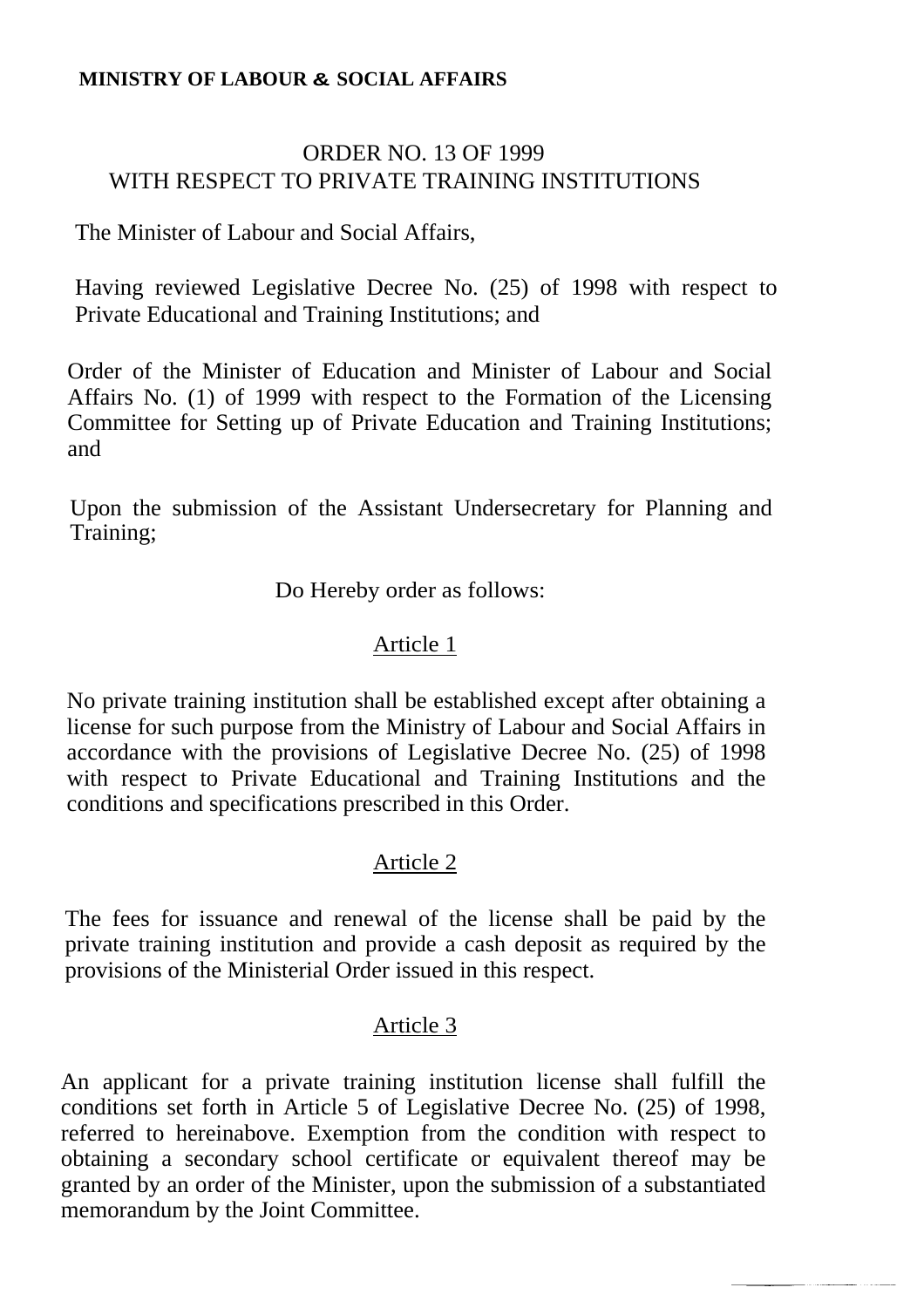Notwithstanding the orders issued in this .respect by the Ministry of the Interior (Civil Defence), Ministry of Health (Occupational Safety and Health) and .Ministry of Housing, Municipalities and Environment (Building Construction Specifications), the premises and utilities of a private educational institution shall fulfill the conditions that n1ay be determined by the Ministry, particularly:

- 1. The premises shall be located on a land area commensurate with the principal object of the institution.
- 2. The number of classrooms and other supporting rooms shall be adequate in terms of capacity with the number of trainees.
- 3. The classrooms shall be separate from the workshop to minimize noise level.
- 4. The classrooms shall fulfill the necessary health conditions particularly in terms of lighting and ventilation.
- 5. Sanitary services premises shall be provided which must be in proportion to the number of trainees.
- 6. The workshop area shall be suitable to the number of trainees.
- 7. Appropriate training equipment shall be provided in proportion to the number of trainees while ensuring the variety of such equipment.
- 8. The location of tools and equipment shall be adequately planned within the training workshops to ensure easy access and free movement for the trainees to secure their safety and to facilitate maintenance works.
- 9. Occupational health and safety equipment and facilities shall be provided as appropriate to the institution's activities.
- 10. The institution's training area shall be independent and fit for training purposes in compliance with the occupational health and safety standards determined by the Ministry.
- 11. The institution's premises shall be provided and equipped with furniture, equipment and appliances necessary for a training insti tuti on.

## Article **5**

The manager of the training institution shall be holder of a university degree or equivalent and shall have previous experience of no less than five years in education or training operations.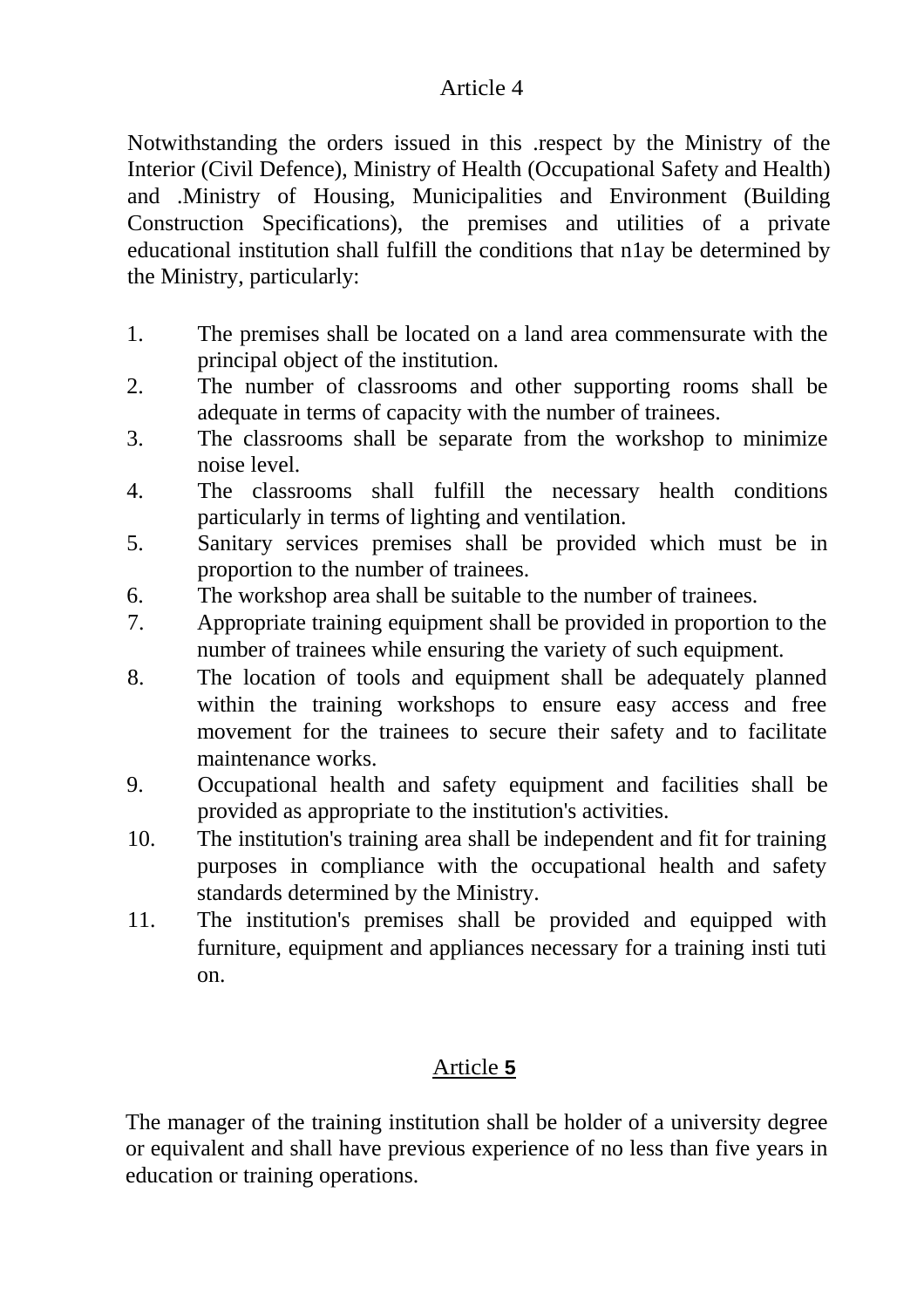Notwithstanding the provision of Article (12) of Legislative Decree No. 25 of 1998 referred to hereinabove, a faculty member shall be a holder of an academic or technical qualification appropriate for the standard of the subject, specialization or area of training, provided that such degree shall not be less than the associate diploma level or equivalent thereof.

### Article 7

The Board of Directors of each private training institution may consist of a chairman and a suitable number of members, provided that the Board's term of office shall be three years, subject to renewal. A member of the Board shall be qualified, experienced and of good conduct.

### Article 8

The Board of Directors shall be competent to supervise the institution's affairs and draw up its policy. In particular it shall have the following powers and duties:

- 1. Drawing up internal regulations and taking the decisions related to administrative and technical affairs.
- 2. Reviewing progress reports on the institution's activities.
- 3. Approving the draft balance sheet and final accounts of the institution.
- 4. Reviewing the annual report that will be submitted to the Ministry of Labour and Social Affairs.
- 5. Accepting unconditional donations and aid granted to the institution subject to the Ministry's approval thereof.
- 6. Appointing an auditor for the institution from amongst those licensed to practice the profession and determine their remuneration.
- 7. Selecting members of the institution's training and administration staff.

The Board of Directors may seek assistance of others who are not members of the Board from amongst those who are experienced and qualified, whether from inside or outside the institution, and to invite them to attend its meetings to hear their advice without having the right to vote in the Board's deliberations.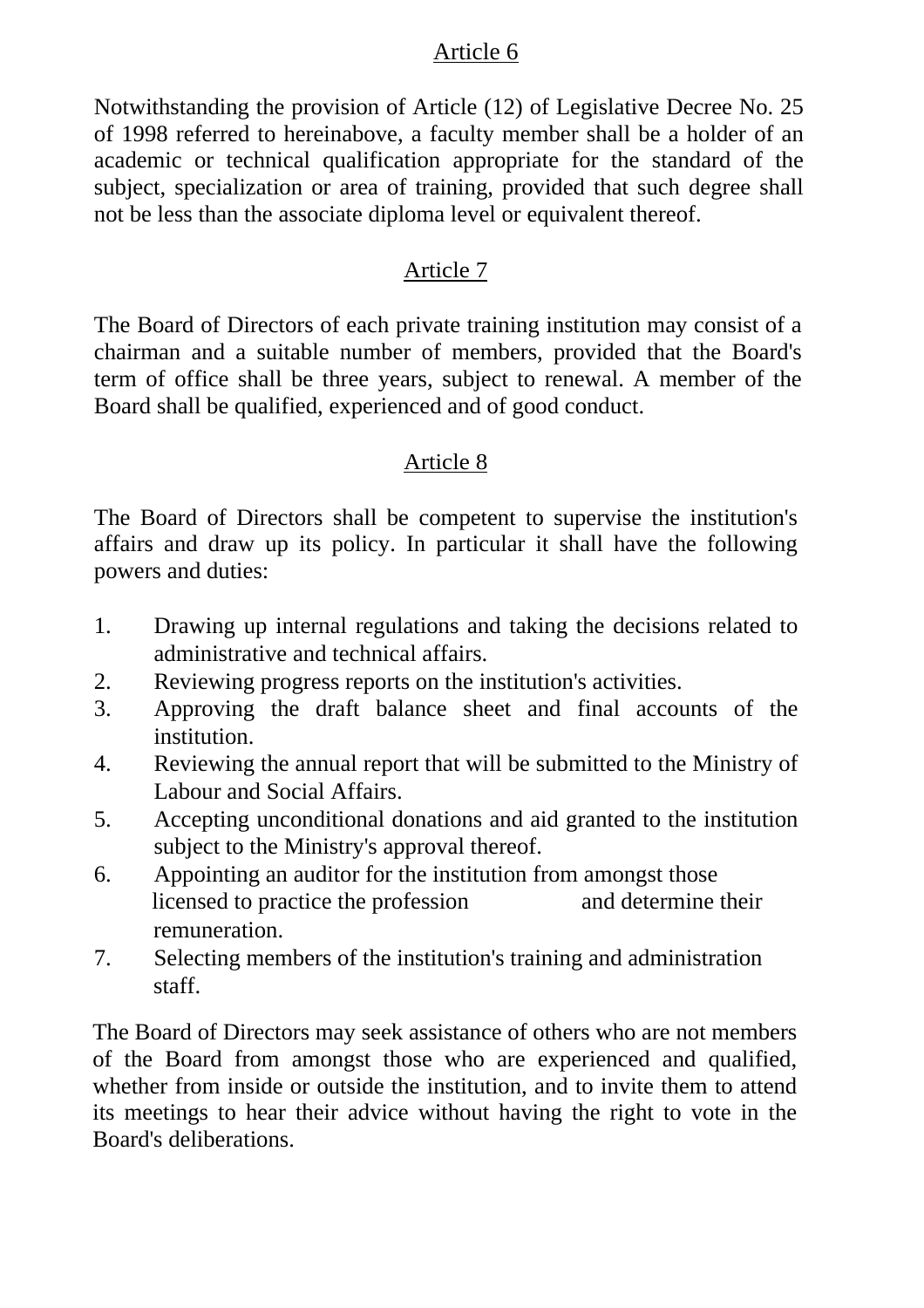The Board of Directors shall convene its meetings at least once every three months at the premises of the institution upon the summons of its Chairman or manager of the institution and the meeting shall not be valid unless attended by more than one half of the members. Resolutions and recommendations shall be adopted by the absolute majority of the members present and in case of a tie the Chairman shall have a casting vote.

Board resolutions shall be submitted to the Ministry for approval.

### Article 10

A private training institution may not do any of the following acts without the consent of the Ministry of Labour and Social Affairs.

Altering the details on the basis of which the license is issued. Changing the premises of the institution or adding new facilities thereto.

Suspending the activities of the institution or liquidating it.

Increasing the prescribed training fees or any other fees.

Changing the institution's regulations or training plans or adding a new level.

Appointing administration, training or technical staff.

### Article 11

The provisions of this Order shall be applicable to all the private training institutions which exist on the date on which this Order is issued, and they shall change their status according to the provisions hereunder no later than 20.12. 1999.

### Article 12

The Assistant Undersecretary for Planning and Training shall implement this Order which shall come into force from the date of its publication in the Official Gazette.

Abdul Nabi Abdulla Al Shoala Minister of Labour and Social Affairs

Dated:  $7<sup>th</sup>$  Rabea II, 1420 Hijra Corresponding to 20th July 1999 Gregorian